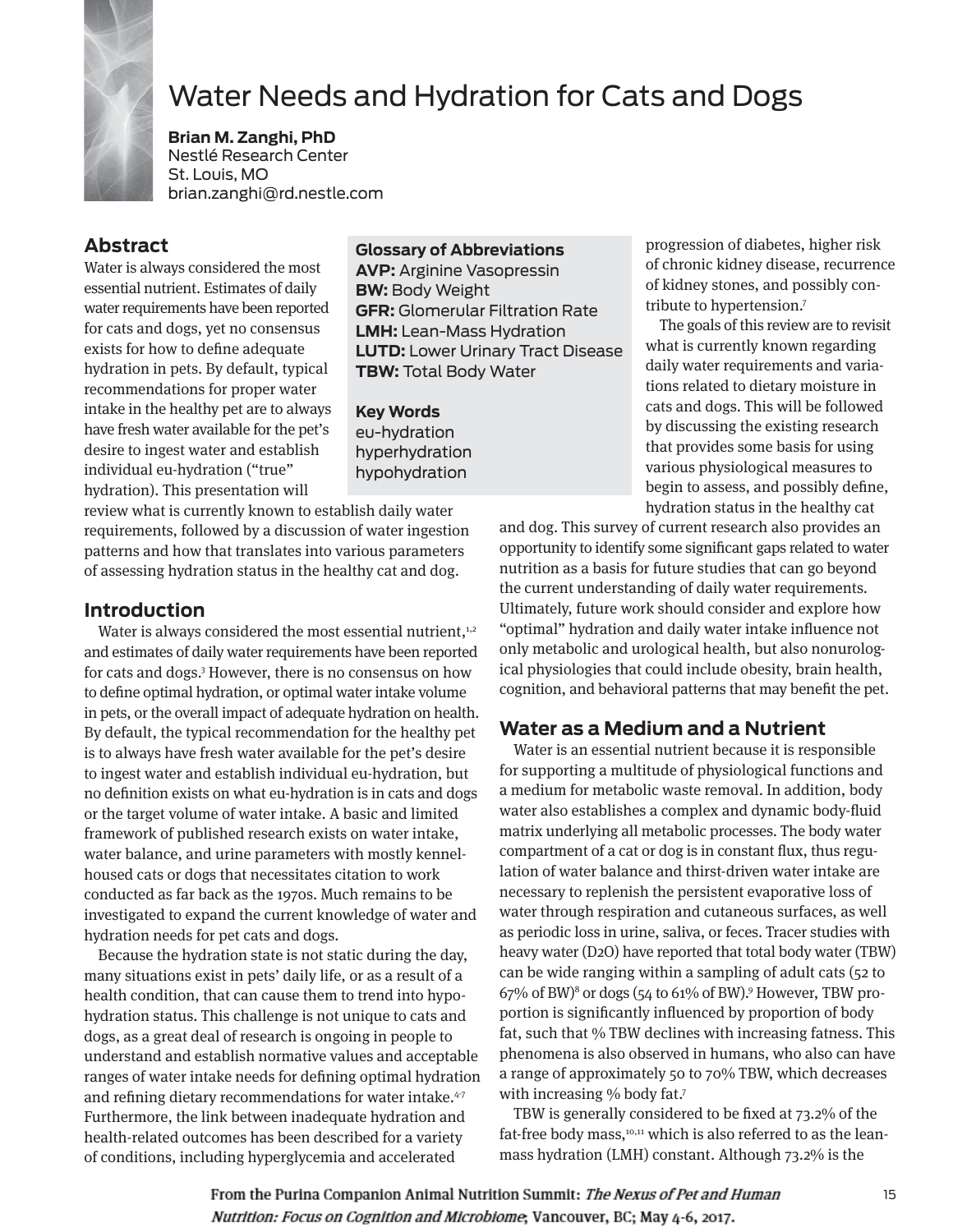assumed constant used for determining lean-mass and fatmass proportions of body composition studies, the individual animal's hydration constant will vary. Multiple studies in cats and dogs have reported that the mean hydration constant can range from 71.3 to 75.9% in dogs<sup>9,12,13</sup> and from 71.8 to 75.7% in cats.<sup>8</sup> Although it is not surprising that the TBW proportion decreases with increased body weight, new evidence highlights that LMH also appears to diminish with increasing percent of body fat.9 Specifically, dogs with >25% body fat had an LMH ranging from 72 to 74%, whereas lean dogs with 7 to 20% body fat had an LMH ranging from 74 to 78%. This may offer insight into an animal's hydration status and body water pool in overweight or obese populations of dogs. The assumption of a standard LMH and reference range of TBW values has also been a topic of discussion related to human nutrition and obesity, particularly because of the increasing prevalence of obesity in humans.14

#### **Water Balance Regulation**

Ultimately, the degree of water intake results from physiological factors that regulate thirst, which is driven by the body's attempt to maintain cellular homeostasis and stable body water pool during the daily cycling between states of mild hypohydration and mild hyperhydration.4 The regulation of water balance and thirst are tightly controlled by neuroendocrine mechanisms involving various hormone systems that largely include arginine vasopressin (AVP), or vasopressin, and the renin-angiotensin-aldosterone system. Increases in plasma osmolality above a "natural" set point, or decreases in blood volume, trigger secretion of AVP, which in turn stimulates drinking in dogs<sup>15</sup> and cats.16,17 While the role of the neuroendocrine systems in regulating water and sodium balance is germane to the overall topic relating to hydration and water intake, more thorough reviews of these systems and the neurobiochemical mechanisms have been described by others.18-20

#### **Water Intake and Daily Water Needs of Cats and Dogs**

Based on the most recent review on water requirements of cats and dogs,3 daily water intake volume (mL) has been reported using three different methods: 1) mL/kg BW; 2) mL/kg dry matter ingested; and 3) mL/ME kcal ingested (water:calorie intake ratio). Across all these methods, water intake can be achieved from a combination of the ingestion of water as food moisture, free water from drinking, and metabolic water. Metabolic water is generated from the oxidation of macronutrients (fats, carbohydrates, and protein) and can be calculated as 10 to 16 mL water per 100 kcal ME21 or through the calculation of water (g) per 100 g macronutrient (107, 60, or 41, respectively).3

Although there does not appear to be a consensus or recommendation on which method is the most accurate or appropriate, the third method based on water:calorie intake

ratio provides a convenient means of closely estimating a healthy pet's water need while accounting for different compositions of diet and varying levels of activity that result in changing levels of calorie consumption. However, some evidence exists that when exercising dogs in an extremely cold climate, this method overestimates the true need.<sup>22</sup> Another limitation is that changes in the ratio are accurate only if caloric intake is verifiably stable.

In general, the daily water:calorie intake ratio for estimating a cat's water need has been reported to be 0.6 to 0.7 when ingesting dry food<sup>23-25</sup> and 0.9 when ingesting wet food.<sup>26</sup> In sedentary dogs eating dry food, a 1:1 ratio previously was reported,3 and recent research by Nestlé Purina has generally confirmed this estimate (1.1:1, B. Zanghi, unpublished data). In dogs, total water intake appears to be similar regardless of diet type (dry or wet food).<sup>15</sup>

This difference of the daily water:calorie ratio observed in healthy cats is because they self-regulate total water consumed through drinking to meet their daily needs in response to the moisture content of the food.3,23,27,28 The higher ratio in cats eating wet food is a result of ingesting a large portion of their daily water as food moisture, thus they drink very little free water. By contrast, cats eating dry food receive considerably less water from food but drink significantly more water. However, this volume of water ingested through drinking when cats are fed a dry food does not typically compensate for the water received in wet food. Unfortunately, pet owners have a misperception that their cat drinks sufficiently when eating dry food because they can readily observe the cat drinking, and thus believe the cat must be adequately hydrated (Nestlé Purina, consumer research). Interestingly, the opposite perception also exists in which pet owners who regularly feed wet food indicate that they rarely observe the cat drinking, therefore they assume the animal must be dehydrated.

The currently accepted understanding for cats is that the higher total water intake and higher water:calorie intake ratio while eating wet food results in greater diuresis and that cats eating dry food, while having a lower daily water:calorie ratio, are equally sufficient in meeting daily water requirement.3 However, cats with lower urinary tract diseases (LUTDs) appear to benefit from increased total water intake and urine output. Therefore, for health concerns related to LUTDs in cats, nutrition studies have provided some evidence that increased water intake can be achieved through modification of dietary moisture to increase food-water<sup>27-29</sup> or sodium content to stimulate drinking.<sup>30-32</sup>

Human research has demonstrated that increasing water intake to increase urine volume and dilution is typically recommended as one method of addressing the prevention of urolith recurrence.33,34 To increase fluid intake in people, voluntarily drinking more water is most common but also includes drinking various other common beverages.<sup>33,35</sup> While increased total water intake for cats has been achieved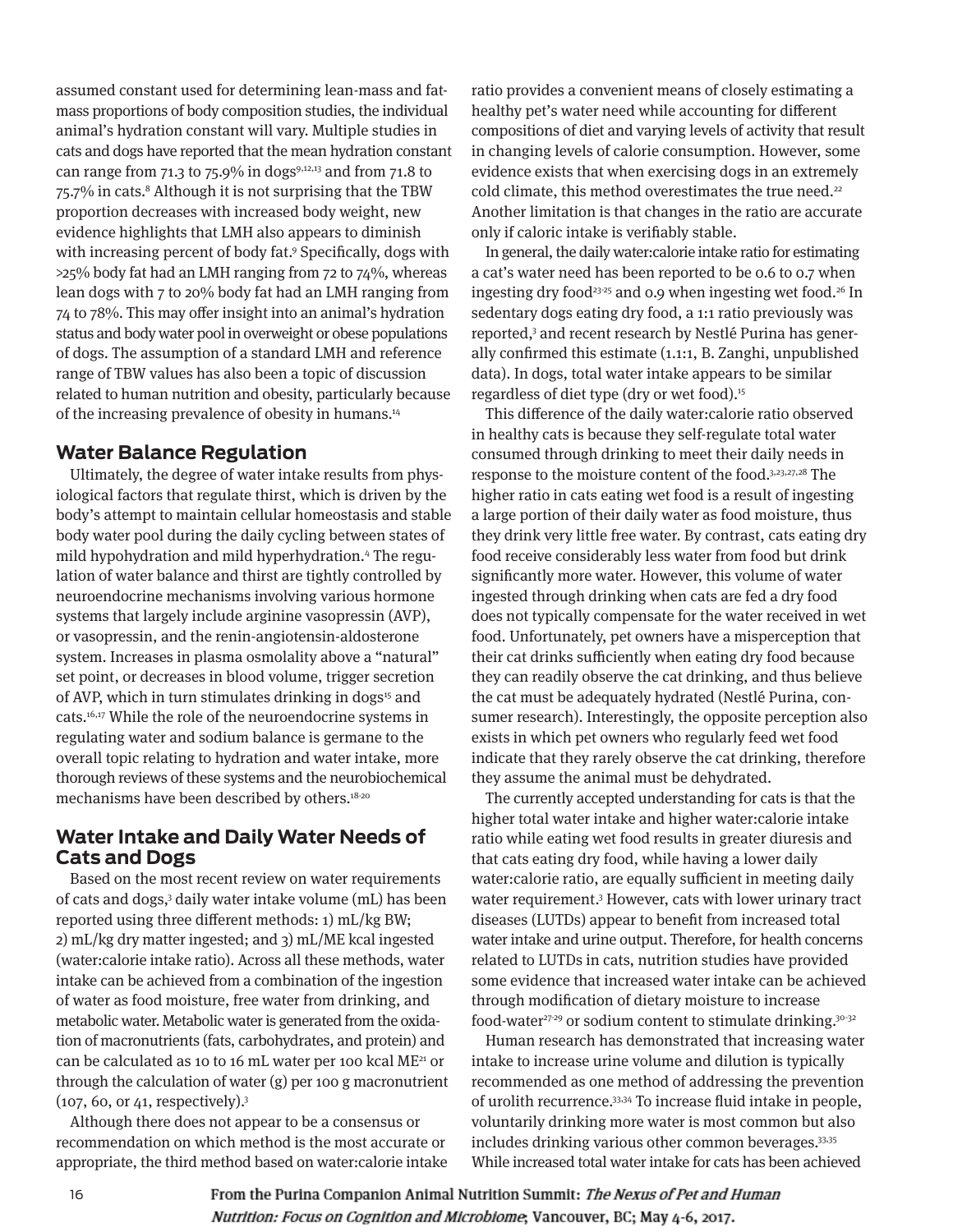through diet modification or stimulating thirst with sodium, no studies have been reported on making liquid intake more palatable to increase drinking, or through modifying the water composition, which has been widely examined in people. Although additions of flavorings to water or use of fountains have been previously suggested,<sup>36</sup> only a single study has reported water intake from the use of a fountain versus a bowl,37 which did not result in improved urine dilution as indicated by similar urine specific gravity and osmolality between water sources. With regard to flavor and nutrientenriched drinking water, initial studies by Nestlé Purina in healthy cats<sup>25</sup> and dogs (B. Zanghi, unpublished data) have revealed that water intake through drinking and dilution of urine can be significantly increased when provided with nutrient-enriched water.

#### **Defining Hydration Status: What Is Optimal Versus Adequate?**

Hydration is a dynamic process between water intake and loss, with a constant regulation to maintain a stable total body water pool.38 Many factors influence daily water loss and thus hydration, including environment, health condition, age, physical activity, water availability, and diet. Factors such as environment, water availability, and physical activity play a significant role in acutely shifting hydration status. However, factors like age, health condition, and diet can have a chronic influence on hydration status.

Although targeting a healthy or optimal hydration status is believed to be important for pets and people, the physiological parameters and daily water requirement to achieve the desired level of "optimal" hydration are still undefined. This is the focus of much ongoing work within human nutrition to better define biomarkers associated with optimal hydration and more refined targets for daily water intake.<sup>7,38-41</sup> Early categorical grouping of hydration was generally based on hypohydration (dehydration), eu-hydration, and hyperhydration (water intoxication). However, questions remained on what biomarkers to use to assign an individual to a hydration status. These are still critical points of discussion and debate.<sup>42-44</sup>

One measure that has been demonstrated in the past to be important in describing some delineation of eu-hydration in healthy people is the very narrow range of average, but not individual, serum osmolality (279 to 281 mOsm/kg). However, serum osmolality has been shown to be maintained across a very wide range of total daily water intake  $(1.7)$  to 7.9 L H2O/d).<sup>5</sup> This narrow range of serum osmolality was confirmed in a separate study (289 to 292 mOsm/kg with water intake <1.2 to  $4 L/d$ ).<sup>39</sup> Based on this wide range of water intake, urine osmolality for healthy kidney function also can be wide ranging (50 to 1200 mOsm/kg), $46$  thus water turnover can be low to high. Consequently, a new perspective has recently emerged to consider hydration more as a "process" instead of a "state."7 The idea of a hydration process

is based on growing evidence that a low-hydration process (low daily TBW turnover) may have detrimental health consequences.47-49 A low-hydration process would be a result of low daily water intake and low urine volume output with higher urine osmolality.

For people, drinking makes up the majority of total water intake, whereas food water content is highly variable accounting for approximately 20 to 30% of total water intake $50,51$  and metabolic water production providing only a small proportion. By contrast, as described above in cats, and possibly dogs, dietary moisture significantly influences total daily water intake and directly impacts the proportion of water intake through drinking. Using diet moisture as the example (wet food versus dry food), the distinct difference in total daily water intake and water:calorie intake ratio in cats poses a fundamental question related to categorically defining hydration status. What is the basis for defining eu-hydration, and should or does the hydration process apply, particularly in cats that naturally produce very concentrated urine?

If the assumption is that cats, and possibly dogs, eating a dry food with free access to fresh water are maintaining eu-hydration, then pets eating a wet food or high-moisture food may be considered trending toward hyperhydration and having greater diuresis. Thus, this would likely result in an increased body water turnover, which would suggest a higher hydration process. Alternatively, if ingesting wet food was the basis of maintaining eu-hydration, then by default the ingestion of dry food would suggest that pets may be maintaining a slightly hypohydration status. A third perspective is that maybe both scenarios are truly eu-hydration, which further suggests consideration of the approach of assessing hydration as a process and the need to account for daily volume in and volume out. In this case, ingestion of dry food or wet food may have each pet fall within some yet-to-be determined place on a low-to-high spectrum of the "hydration process" and related total body water turnover.

The approach to using a hydration process may or may not be appropriate for pet cats and dogs. Or, the biomarkers that are used to define various degrees of hydration for cats and dogs may differ from those used for people. In contrast to humans, serum osmolality in cats has been reported over a very wide range (276 to 361, Table 1), and while it is less broad for dogs (281 to 333, Table 2), it is still considerably greater than in people. In addition, once diet type and moisture content are established for the individual cat and dog, total daily water intake remains relatively stable when the pet has a predictable routine and maintains a mildly active to sedentary lifestyle. Compared to total water intake in the adult human, attempting to determine and recommend the volume of water intake per day for dogs is possible but not ideal, because body weight (BW) can vary dramatically across breeds, thus volume ranges will require caveats to account for pet BW. However, this comparison may work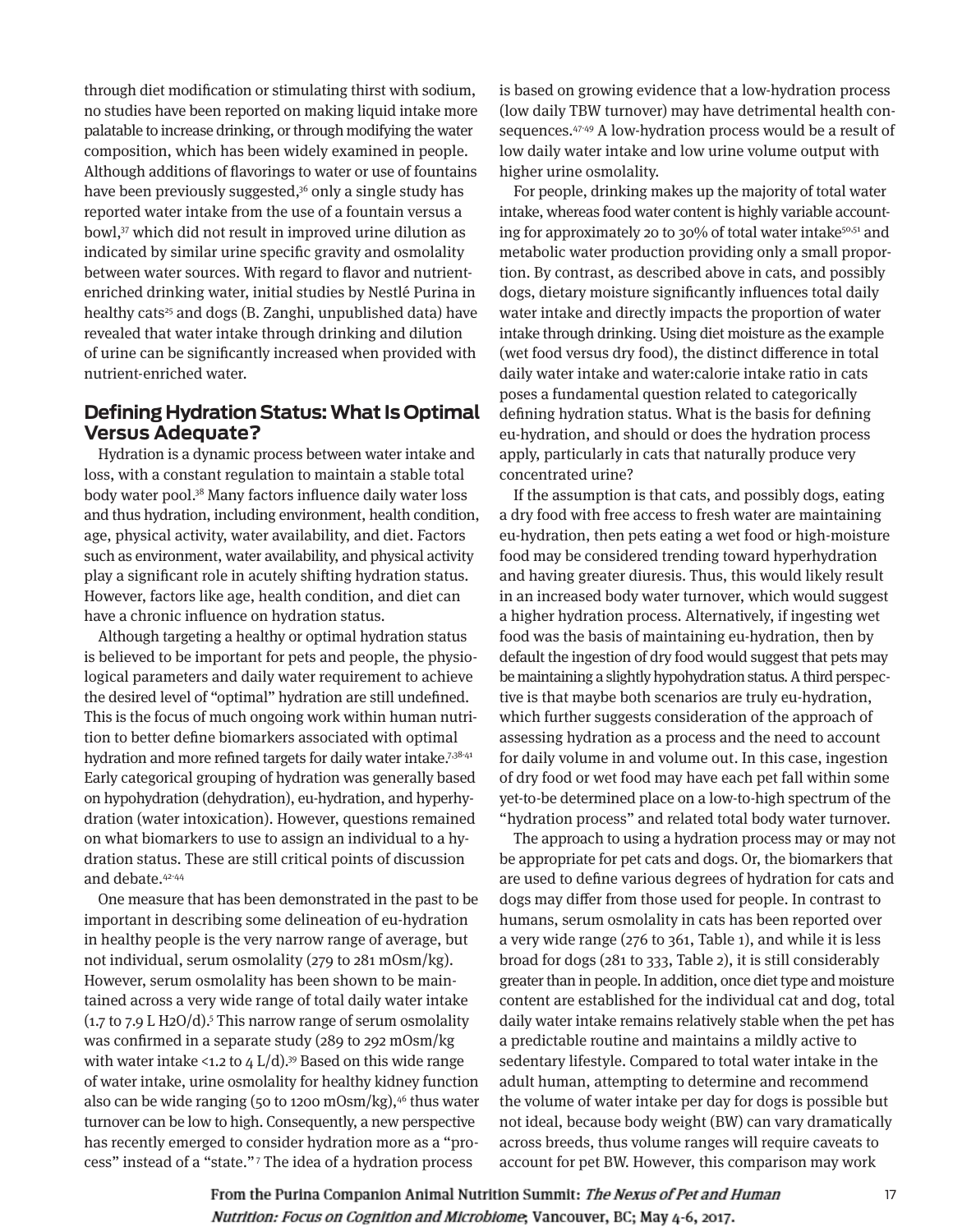**Table 1.** Mean (± SD) serum, urine, and water intake measures in adult cats by separate or combined gender, ingesting dry or wet food with free access to tap water.

| <b>Health Status (Age)</b>                                                                                                                                                                                                                                                                                                                                                                                                               | Gender and<br>Food Type* | N                   | Serum<br><b>Osmolality</b><br>(mOsmo/kg) | <b>Urine Specific</b><br>Gravity (g/mL) | <b>Urine Osmolality</b><br>(mOsmo/kg) | <b>Daily Water</b><br>Intake (mL/kg BW) | <b>Refs</b> |
|------------------------------------------------------------------------------------------------------------------------------------------------------------------------------------------------------------------------------------------------------------------------------------------------------------------------------------------------------------------------------------------------------------------------------------------|--------------------------|---------------------|------------------------------------------|-----------------------------------------|---------------------------------------|-----------------------------------------|-------------|
| healthy (3-15 years)                                                                                                                                                                                                                                                                                                                                                                                                                     | $M + F^* - dry$          | 23                  | $310 + 11$                               | $1.053 + 0.007$                         | 2222 ±257                             | $20.9 + 9.1$                            | 53          |
|                                                                                                                                                                                                                                                                                                                                                                                                                                          | Female - dry             | 11                  | $312 + 11$                               | $1.050 + 0.008$                         | $2177 + 315$                          | $19.6 + 8.9$                            |             |
|                                                                                                                                                                                                                                                                                                                                                                                                                                          | Male - drv               | 12                  | $309 + 12$                               | $1.052 \pm 0.009$                       | 2197 ±312                             | $22.0 + 9.2$                            |             |
|                                                                                                                                                                                                                                                                                                                                                                                                                                          | median (range)           |                     | 313 (283-332)                            | 1.052 (1.026-1.072)                     | 2200 (1199-2864)                      | 19.8 (6.5-61.5)                         |             |
| healthy (2-11 years)                                                                                                                                                                                                                                                                                                                                                                                                                     | Female - dry             | 5                   | $305 + 12$                               | $1.058 + 0.005$                         | 2402 ±194                             |                                         | 28          |
|                                                                                                                                                                                                                                                                                                                                                                                                                                          | Male - drv               | 7                   | $300 + 12$                               | $1.060 \pm 0.005$                       | 2445 ±234                             |                                         |             |
|                                                                                                                                                                                                                                                                                                                                                                                                                                          | median (range)           | 12                  | 300 (286-327)                            | 1.059 (1.052-1.068)                     | 2428 (2194-2874)                      | 109.2 (93.0-128.0) <sup>††</sup>        |             |
|                                                                                                                                                                                                                                                                                                                                                                                                                                          | Female - wet             | 6                   | $319 + 7$                                | $1.055 \pm 0.005$                       | 2197 ±187                             |                                         |             |
|                                                                                                                                                                                                                                                                                                                                                                                                                                          | Male - wet               | $6(9)$ <sup>t</sup> | $323 + 13$                               | $1.049 + 0.008$                         | 2197 ±343                             |                                         |             |
|                                                                                                                                                                                                                                                                                                                                                                                                                                          | median (range)           |                     | 317 (310-341)                            | 1.054 (1.036-1.064)                     | 2071 (1398-2550)                      | 29.7 (17.7-126.3) <sup>\\+1</sup>       |             |
| healthy (0.5-10 years)                                                                                                                                                                                                                                                                                                                                                                                                                   | $M+F-dry$                | 12                  | <b>ND</b>                                | $1.055 \pm 0.005$                       | 2469 ±367                             | $22.9 \pm 10.2$                         | 37          |
|                                                                                                                                                                                                                                                                                                                                                                                                                                          | Female - drv             | 6                   | <b>ND</b>                                | $1.056 \pm 0.004$                       | 2496+334                              | <b>ND</b>                               |             |
|                                                                                                                                                                                                                                                                                                                                                                                                                                          | Male - dry               | 6                   | <b>ND</b>                                | $1.054 \pm 0.005$                       | 2442 ±428                             | <b>ND</b>                               |             |
|                                                                                                                                                                                                                                                                                                                                                                                                                                          | median (range)           |                     | <b>ND</b>                                | 1.055 (1.046->1.060)                    | 2372 (1977-3105)                      | <b>ND</b>                               |             |
| healthy (0.5-21 years)                                                                                                                                                                                                                                                                                                                                                                                                                   | Female - dry             | <b>NR</b>           | <b>ND</b>                                | $-1.050+$                               | <b>ND</b>                             | <b>ND</b>                               | 60          |
|                                                                                                                                                                                                                                                                                                                                                                                                                                          | Male - dry               | <b>NR</b>           | <b>ND</b>                                | $-1.050+$                               | <b>ND</b>                             | <b>ND</b>                               |             |
|                                                                                                                                                                                                                                                                                                                                                                                                                                          | Female - wet             | N <sub>R</sub>      | <b>ND</b>                                | $-1.040$ <sup>+</sup>                   | <b>ND</b>                             | <b>ND</b>                               |             |
|                                                                                                                                                                                                                                                                                                                                                                                                                                          | Male - wet               | <b>NR</b>           | <b>ND</b>                                | $-1.050+$                               | <b>ND</b>                             | <b>ND</b>                               |             |
|                                                                                                                                                                                                                                                                                                                                                                                                                                          | median (range)           | 949                 | <b>ND</b>                                | 1.050 (1.005-1.090)                     | <b>ND</b>                             | <b>ND</b>                               |             |
| healthy (2-9 years)                                                                                                                                                                                                                                                                                                                                                                                                                      | $M+F-dry$                | 6                   | <b>ND</b>                                | $-1.053 \pm 0.005$                      | <b>ND</b>                             | $103.4 \pm 13.0**$                      | 27          |
|                                                                                                                                                                                                                                                                                                                                                                                                                                          | $M+F$ - wet              | 6                   | <b>ND</b>                                | $1.036 + 0.005$                         | <b>ND</b>                             | $144.7 \pm 12.7$ **                     |             |
| healthy (adult)                                                                                                                                                                                                                                                                                                                                                                                                                          | Male - drv               | 10                  | <b>ND</b>                                | <b>ND</b>                               | <b>ND</b>                             | 156**                                   | 26          |
|                                                                                                                                                                                                                                                                                                                                                                                                                                          | Male - wet               | 9                   | <b>ND</b>                                | <b>ND</b>                               | <b>ND</b>                             | $156**$                                 |             |
| healthy (1-8 years)                                                                                                                                                                                                                                                                                                                                                                                                                      | Male - dry               | 10                  | <b>ND</b>                                | 1.051                                   | <b>ND</b>                             | 211.6 ±67.2**                           | 61          |
|                                                                                                                                                                                                                                                                                                                                                                                                                                          | Male - drv               | 10                  | <b>ND</b>                                | 1.040                                   | <b>ND</b>                             | 234.6 ± 61.7**                          |             |
| healthy (NR)                                                                                                                                                                                                                                                                                                                                                                                                                             | Male - dry               | 15                  | <b>ND</b>                                | $1.056 \pm 0.007$                       | 2079 ±541                             | $179 + 42**$                            | 24          |
| idiopathic cystitis                                                                                                                                                                                                                                                                                                                                                                                                                      | $M+F-dry$                | 28                  | <b>ND</b>                                | $1.052 \pm 0.012$                       | <b>ND</b>                             | <b>ND</b>                               | 29          |
| $(1-7 \text{ years})$                                                                                                                                                                                                                                                                                                                                                                                                                    | $M+F$ - wet              | 18                  | <b>ND</b>                                | $1.041 \pm 0.013$ ##                    | <b>ND</b>                             | <b>ND</b>                               |             |
| * food type indicated as dry is representative of food with less than 10%<br>*visually estimated mean based figure 4 from reference 60<br>moisture, whereas wet is representative of food having approximately<br><sup>#</sup> representative of only free water volume ingested (total mL/d)<br>65-75% moisture<br>"data units: total mL/d<br>*M+F: combination of males and females<br>##data collected after 6 months of feeding diet |                          |                     |                                          |                                         |                                       |                                         |             |

†number in brackets is for the number of pets used for urine data

ND: not determined NR: not reported

**Table 2.** Mean± SD) serum, urine, and water intake measures in healthy, adult dogs, reported by separate or combined gender, ingesting dry with free access to tap water.

| <b>Health Status (Age)</b>          | Gender         | N  | <b>Serum</b><br>Osmolality<br>(mOsmo/kg) | <b>Urine Specific</b><br>Gravity (g/mL) | <b>Urine Osmolality</b><br>(mOsmo/kg) | <b>Daily Water</b><br>Intake (mL/kg BW) | <b>Refs</b> |  |  |  |
|-------------------------------------|----------------|----|------------------------------------------|-----------------------------------------|---------------------------------------|-----------------------------------------|-------------|--|--|--|
| Mongrel (3-15 years)                | $M + F$        | 19 | $-298$                                   | <b>ND</b>                               | 1514 ±436                             | 63-67                                   | 62          |  |  |  |
|                                     | female         |    | <b>ND</b>                                | <b>ND</b>                               | <b>ND</b>                             |                                         |             |  |  |  |
|                                     | male           |    | <b>ND</b>                                | <b>ND</b>                               | <b>ND</b>                             |                                         |             |  |  |  |
|                                     | median (range) |    | <b>ND</b>                                | ND.                                     | <b>ND</b>                             |                                         |             |  |  |  |
| Kelpie (2 years)                    | female         | 4  | <b>ND</b>                                | <b>ND</b>                               | <b>ND</b>                             | $72.9 + 7.4$                            | 63          |  |  |  |
| Beagle or Hound                     | $M + F$        | 12 | <b>ND</b>                                | ND.                                     | <b>ND</b>                             | $27.5 + 3.6$                            | 64          |  |  |  |
| $(0.5 - 10$ years)                  | female         | 6  | <b>ND</b>                                | ND.                                     | <b>ND</b>                             | $28.8 \pm 4.1$                          |             |  |  |  |
|                                     | male           | 6  | <b>ND</b>                                | ND.                                     | <b>ND</b>                             | $26.2 \pm 2.8$                          |             |  |  |  |
|                                     | median (range) |    | <b>ND</b>                                | ND.                                     | <b>ND</b>                             | 26.6 (22.5-35.7                         |             |  |  |  |
| Beagles and Labrador                | female         | 6  | $298 + 6$                                | $1.022 \pm 0.012$                       | $879 + 446$                           | $66.5 \pm 31.4$                         | <b>NP</b>   |  |  |  |
| Retriever                           | male           | 8  | $294 + 5$                                | $1.034 \pm 0.010$                       | 1356 ± 323                            | $56.5 \pm 16.8$                         |             |  |  |  |
| $(2.4-11)$ years)                   | median (range) | 14 | 295 (286-305)                            | 1.033 (1.008-1.046)                     | 1278 (268-1801)                       | 57.0 (35.4-122.6)                       |             |  |  |  |
| Breed not specified                 | female         | 4  | <b>ND</b>                                | <b>ND</b>                               | <b>ND</b>                             | $36.8 + 21.4$                           | 65          |  |  |  |
| (adult)                             | median (range) |    | <b>ND</b>                                | ND.                                     | <b>ND</b>                             | 32.1 (16.6-66.5)                        |             |  |  |  |
| NP: Nestlé Purina, unpublished data |                |    |                                          |                                         |                                       |                                         |             |  |  |  |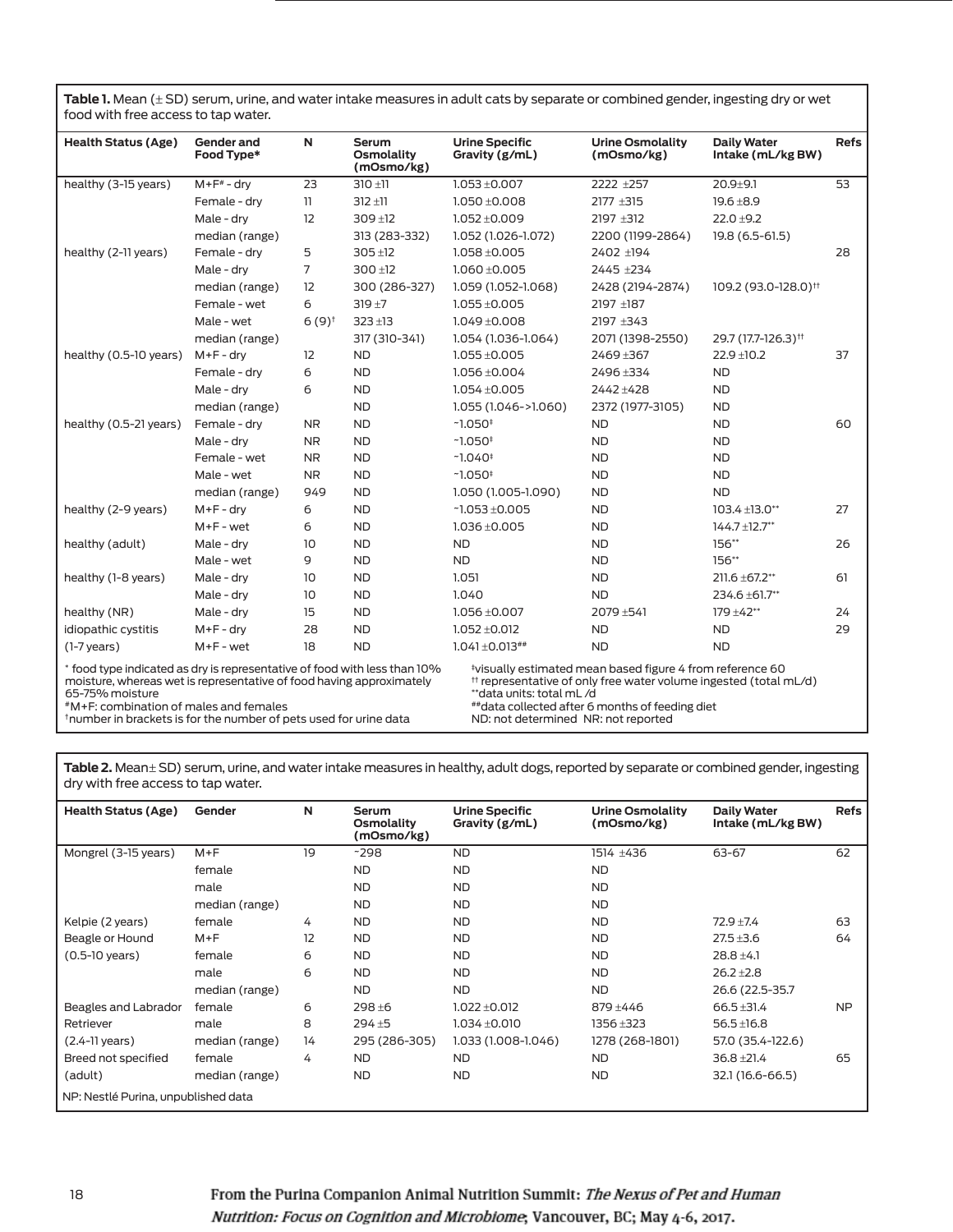for cats, as there is much less variation in BW among breeds. Regardless, if applying the water: calorie ratio as a surrogate for total water intake when cats are housed indoors in a climate-controlled environment and calorie intake is stable, then the day-to-day range of group mean water:calorie ratio tracked over seven days is relatively narrow (0.55 to 0.69, B. Zanghi, unpublished data). This contrasts the water intake range in people. The day-to-day variation is slightly greater in dogs based on the range of group mean water:calorie ratio tracked over 14 days (1.0 to 1.4, B. Zanghi, unpublished data). Although water:calorie ratio does not discern if water intake is increasing or calorie intake is decreasing, in situations where food intake is known to be stable, this measure is likely valuable to normalize water intake across all breeds of dogs and cats and provide a basis for estimating a low or high hydration process.

#### **Biomarkers of Hydration: Characterizing Normal Ranges Is Needed**

Using the same logic that is the focus of ongoing research in human nutrition to assess hydration, it appears that it will be important to further characterize the various physiological measures of urine and water intake across a range of health populations with varying demographics.4,7,52 While many urine measures are traditionally used as a clinical reference to assess normal or abnormal kidney function, several of these measures could be used to establish confidence intervals, percentile ranges, and thus targeted estimates within the feline or canine population to at least define eu-hydration. This is obviously easier said than done, as much work is necessary to determine how and to what extent eu-hydration may differ between breeds, gender, body composition, age, etc. With the

**Figure 1.** Dog data (N=345) comparing urine osmolality (mOsmo/kg) generated from samples collected 5 times over 2 weeks in N=35 dogs on same days as water:calorie (mL:ME kcal) data was recorded, followed by replicating the collection a second time several weeks later.



**Figure 2.** Dog data (N=325) comparing urine osmolality (mOsmo/kg) and serum osmolality (mOsmo/kg) generated from samples collected 5 times over 2 weeks in N=33 dogs, followed by replicating the collection a second time several weeks later.



**Figure 3.** Cat data (N=135) comparing urine osmolality (mOsmo/kg) and serum osmolality (mOsmo/kg) generated from samples collected 3 times over 2 weeks in N=23 cats (tap water), followed by replicating the collection a second time several weeks later(test water). 53

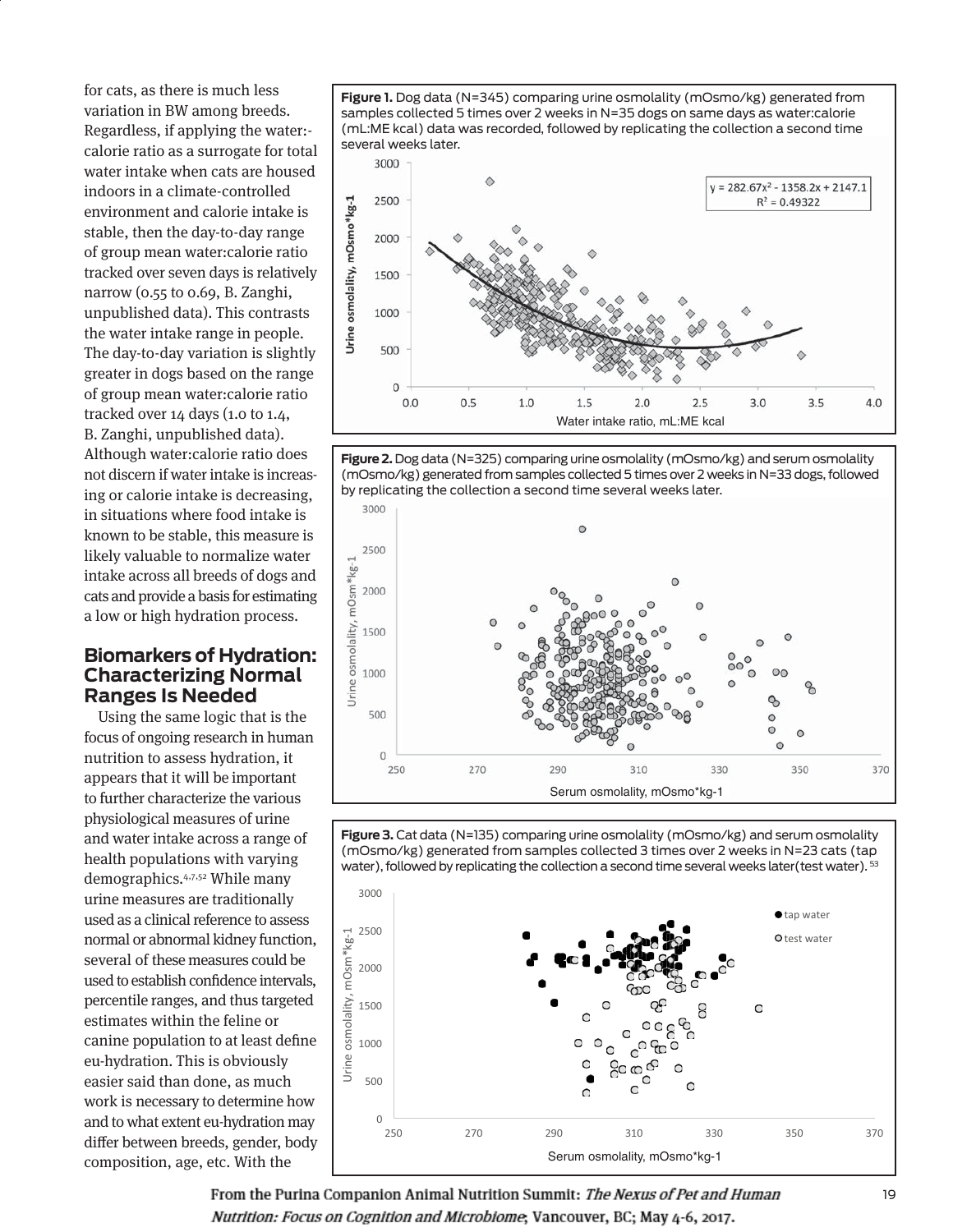**Figure 4.** Cat data (N=135) comparing urine osmolality (mOsmo/kg) generated from urine samples collected 3 times over 2 weeks in N=23 cats on same days as water:calorie (mL:ME kcal) data (tap water), followed by replicating the collection a second time several weeks later (test water).<sup>53</sup>



**Figure 5.** Cat data (N=135) comparing urine osmolality (mOsmo/kg) generated from urine samples collected 3 times over 2 weeks in N=23 cats to the previous day's total water intake volume (mL/kg BW) data (tap water), followed by replicating the collection a second time several weeks later (test water).<sup>53</sup>



existing published literature in cats and dogs, some values have been compiled based mostly on data from healthy pets with segregation of gender and food moisture when possible (Tables 1 and 2).

In most healthy animals, the kidney is normally producing concentrated urine, and fluid intake does not typically occur in excess of need to maintain eu-hydration. In people, urine osmolality has a typical range of 100 to 1200 mOsmo/kg, which decreases with increasing total water intake<sup>40</sup> and is approximately two to three times serum osmolality. Similarly with dogs, urine osmolality can be wide ranging (150 to 1943 mOsm/kg) and also declines with increasing water:calorie intake ratio (Figure 1). Because dogs have a much higher

concentrating ability versus humans, this can yield a broad urine:serum osmolality ratio range (0.5 to 6.7, Figure 2). By contrast, cats have a much higher minimum threshold for urine concentration, which typically ranges from approximately 2000 to 3000 mOsm/kg (Table 1). Consequently, this is  $5.9$  to  $8.5$ times serum osmolality (Figure 3) when they have free access to tap water regardless of wet or dry food ingestion. One related measurement that needs better characterization is the potential relationship between urine concentration and urine output volume, particularly in cats.

Interestingly, recent research has indicated that urine dilution is possible below 2000 mOsmo/ kg in cats when they are provided free access to a nutrient-enriched, flavored water (test water) that increases water intake (Figure  $4$ ). However, the dilution in urine is not wholly explained with water: calorie intake ratio, since urine dilution is observed even when the ratio is below 0.6. This is partially influenced by the slight decreased food calorie intake that cats experience while drinking the palatable test water. Examination of this data on the basis of only water intake volume and standardized on a body weight basis (mL/kg BW) provides more clarity to the value of increasing water intake through drinking to support a dilution in urine (Figure 5).

Concentrated urine is also normal with adequate water intake in dogs, and increased water intake will result in diluted urine (Figure 1). Considering this dog data (Figure 1) and cat data (Figure 5) begins to provide some evidence in support of exploring the hypothesis of increased hydration process. However, it is only the first part for dogs and cats since it will be necessary to examine urine output and total water balance to begin characterizing the hydration process more thoroughly.

Based only on the canine data set in Figure 1, and not the body of literature compiled in Table 2, it appears that adequate hydration, or eu-hydration, may be achieved if the water:calorie ratio is at least 0.9 and up to 1.1. Although optimal hydration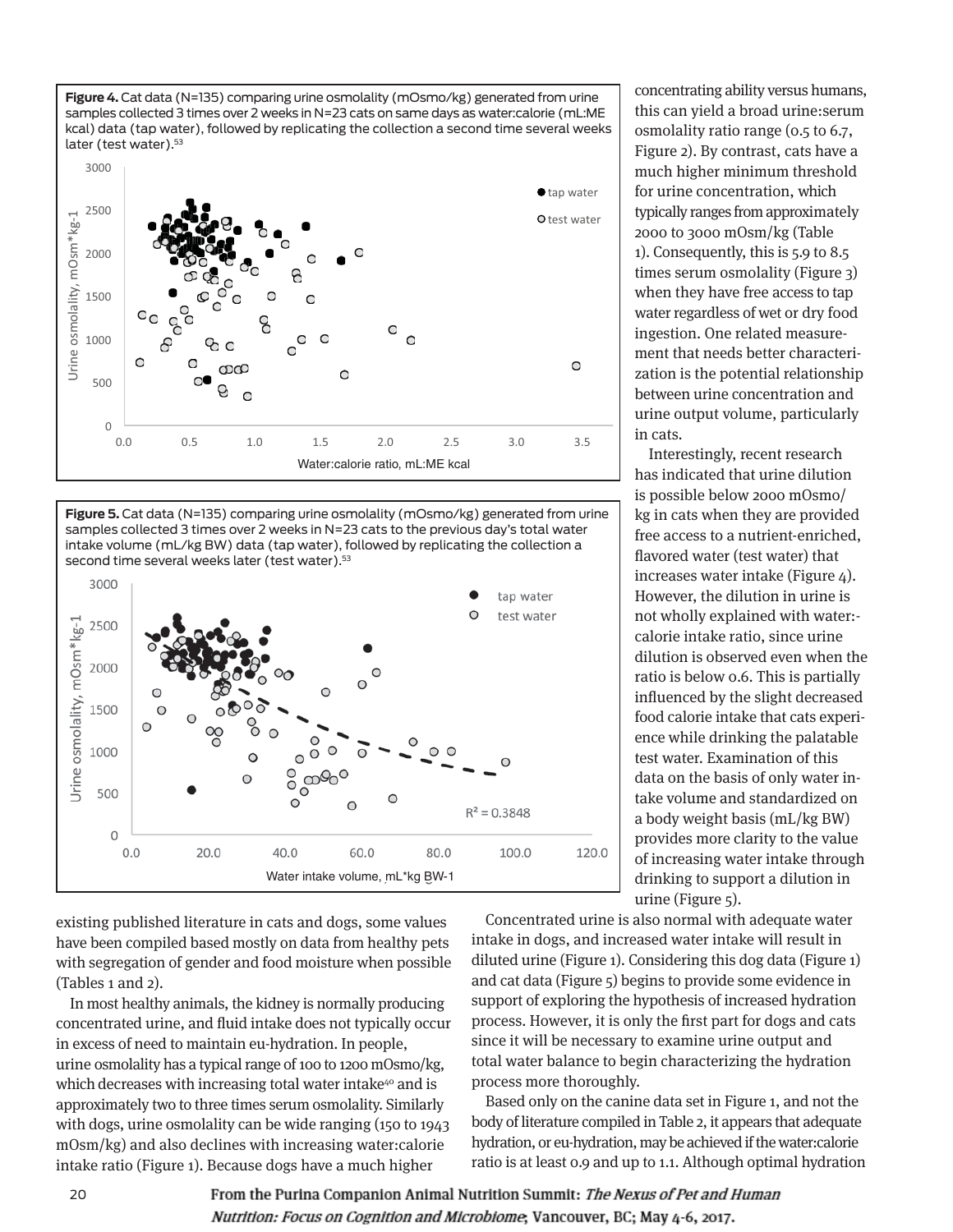is yet to be defined, increasing water:calorie intake ratio to at least 1.4, appears to sustain a low to moderately concentrated urine. For cats based solely on the data described in Figure 5, it appears that when cats have approximately 30 mL/kg BW of total water intake per day from all dietary and metabolic sources, urine can be effectively diluted while remaining within normal clinical ranges of healthy kidney function (urine specific gravity >1.025 or osmolality >~1000). This data also corresponds with higher urine output volume and no difference in glomerular filtration rate (GFR),<sup>53</sup> which was confirmed in a separate study.<sup>25</sup> For dogs, characterizing urine output volume, GFR, and other physiological measures will be necessary and beneficial. Finally, because all the data described above is related to healthy pets, it is possible that the optimal water intake requirement or urine-based biomarkers associated with hydration may not likely be similar when comparing healthy individuals to those with LUTDs or renal dysfunction.

# **Hypohydration and Brain Health**

Nutrition research investigating dehydration in people has revealed that humans often experience mild dehydration during daily activities because of inadequate water intake,4 and studies have generated evidence of this since the 1940s.<sup>54,55</sup> Based on this early work, thirst sensation in people occurs when 1 to 2% of BW is lost because of dehydration. In dogs, evidence has been generated that thirst sensation is triggered with a 0.5 to  $1\%$  loss of BW.<sup>56,57</sup>

While seemingly inconsequential in the past, only recently has it become apparent that mild hypohydration  $\left( \langle 2\% \rangle \right)$  can have cognitive implications. A study with young adults (men and women) and children indicated that dehydration of <2% loss of BW resulted in impaired cognitive performance and mood.52,58,59 To date, this type of data does not exist for cats or dogs. The human evidence offers insight on areas to explore to examine the potential impact of mild dehydration on all aspects of pet brain health, behavior, cognitive ability, and even brain development. Because mild dehydration can have an impact on mood and pain sensation in people, this also highlights areas to consider related to pets that are older and/or overweight and suffer from some level of osteoarthritis or joint discomfort, particularly since overweight pets appear to be prone to have proportionally lower total body water relative to lean mass.

# **Conclusion**

This review is an initial attempt to begin compiling available knowledge from healthy pets and identify areas to explore to complete the broader understanding of water and hydration needs. It is clear that a significant amount of research remains before hydration status or hydration process can be defined for pet dogs and cats. The current body of literature appears to establish a basis for aligning targets of daily water intake volumes for wet versus dry foods in cats, but much

less so for dogs. How the varying amounts of daily water intake relate to a low, moderate, or high hydration process, along with the prospect of how this impacts long-term health, not only remains to be determined, but could be interesting and possibly very important to consider to improve dietary water recommendations for healthy pets. For pets with some type of urinary tract condition, obesity, and/or geriatric life stage, the need is likely even greater.

## **References**

1. Manz F, Wentz A, Sichert-Hellert W. The Most Essential Nutrient: Defining the Adequate Intake of Water. J Pediatr. 2002;141:587-592.

2. Jéquier E, Constant F. Water as an Essential Nutrient: The Physiological Basis of Hydration. Eur J Clin Nutr. 2010;64:115-123.

3. Nutrient Requirements of Dogs and Cats. National Research Council. Washington, D.C.: The National Academies Press. 2006:246-250.

4. Armstrong LE. Hydration Biomarkers During Daily Life. Nutr Today. 2012;47:S3-S6.

5. Rush EC. Water: Neglected, Unappreciated and Under Researched. Eur J Clin Nutr. 2013;67:492-495.

6. Maughan R. Introduction to the European Hydration Institutes' Expert Conference on Human Hydration, Health, and Performance. Nutr Rev. 2014;72(S2):55-56.

7. Perrier ET, Armstrong LE, Daudon M, et al. From State to Process: Defining Hydration. Obesity Facts. 2014;7(S2):6-12.

8. Zanghi BM, Cupp C, Pan Y, et al. Noninvasive Measurements of Body Composition and Body Water Via Quantitative Magnetic Resonance, Deuterium Water, and Dual-Energy X-Ray Absorptiometry in Cats. Am J Vet Res. 2013a;74:721-732.

9. Zanghi BM, Cupp C, Pan Y, et al. Noninvasive Measurements of Body Composition and Body Water Via Quantitative Magnetic Resonance, Deuterium Water, and Dual-Energy X-Ray Absorptiometry in Awake and Sedated Dogs. Am J Vet Res. 2013;74:733-743.

10. Wang Z, Deurenberg P, Wang W, et al. Hydration of Fat-Free Body Mass: Review and Critique of a Classic Body-Composition Constant. Am J Clin Nutr. 1999;69:833-841.

11. Wang Z, Deurenberg P, Wang W, et al. Hydration of Fat-Free Body Mass: New Physiological Modeling Approach. Am J Physiol. 1999;276:E995-E1003.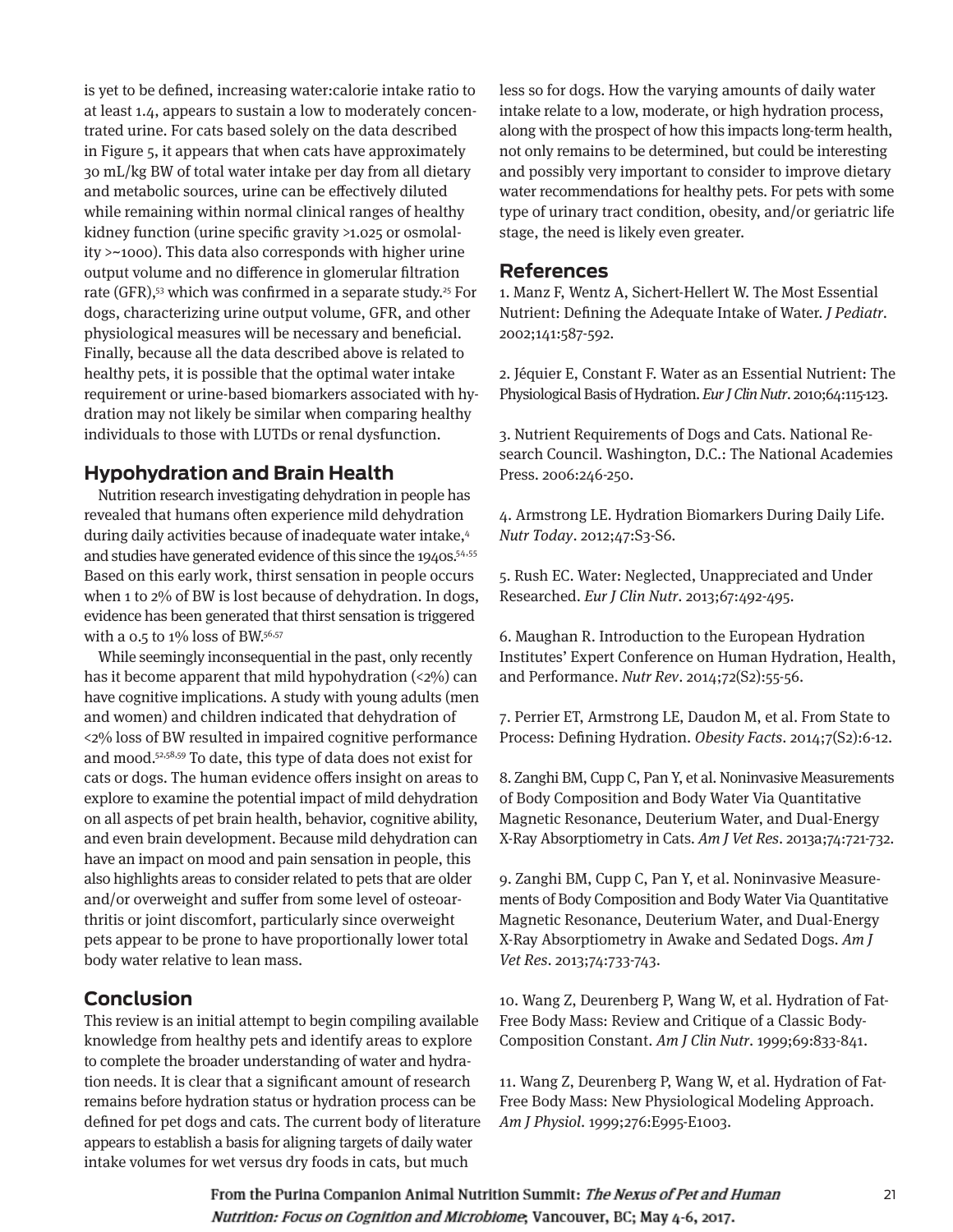12. Burkholder WJ, Thatcher CD. Validation of Predictive Equations for Use of Deuterium Oxide Dilution to Determine Body Composition of Dogs. Am J Vet Res. 1998 59:927-937.

13. Speakman JR, Booles D, Butterwick R. Validation of Dual Energy X-Ray Absorptiometry (DXA) by Comparison with Chemical Analysis of Dogs and Cats. Int J Obes Relat Metab Disord. 2001;25:439-447.

14. Chumlea WC, Schubert CM, Sun SS, et al. A Review of Body Water Status and the Effects of Age and Body Fatness in Children and Adults. J Nutr Health Aging. 2007;11:111-118.

15. Ramsay D, Thrasher T. Regulation of Fluid Intake in Dogs Following Water Deprivation. Brain Res Bull. 1991;27:495-499.

16. Reaves Jr. TA, Liu HM, Qasim MM, et al. Osmotic Regulation of Vasopressin in the Cat. Am J Physiol. 1981;240:E108-E111.

17. Doris PA. Osmotic Regulation of Evaporative Water Loss and Body Temperature by Intracranial Receptors in the Heat-Stressed Cat. Pflug Arch. 1983;398:337-340.

18. Bisset GW, Chowdrey HS. Control of Release of Vasopressin by Neuroendocrine Reflexes. Q J Exp Physiol. 1988;73:811-872.

19. Fitzsimons J. Angiotensin, Thirst, and Sodium Appetite. Physiological Rev. 1998;78: 585-686.

20. Steele JL, Henik RA, Stepien RL. Effects of Angiotensin-Converting Enzyme Inhibition on Plasma Aldosterone Concentration, Plasma Renin Activity, and Blood Pressure in Spontaneously Hypertensive Cats with Chronic Renal Disease. Vet Ther. 2002;3:157-166.

21. Nutrient Requirements of Dogs and Cats. National Research Council. Washington, D.C.:The National Academies Press. 2006:39.

22. Hinchcliff K, Reinhart G. Energy Metabolism and Water Turnover in Alaskan Sled Dogs During Running. In: Recent Advances in Canine and Feline Nutritional Research. Proc Iams Intl Nutr Symp. Carey D, Norton S, Bolser S (eds). Wilmington, OH:Orange Frazer Press. 1996:199-206.

23. Seefeldt S, Chapman T. Body Water Content and Turnover in Cats Fed Dry and Canned Rations. Am J Vet Res. 1979;40: 183-185.

24. Finco DR, Adams DD, Crowell WA, et al. Food and Water Intake and Urine Composition in Cats: Influence of Continuous Versus Periodic Feeding. Am J Vet Res. 1986;47:1638-1642.

25. Zanghi B, Gardner C, Reynolds A. Increased Water Intake and Hydration in the Domestic Cat Ingesting a Nutrient-Enriched Water. Proc Am Coll Vet Int Med. 2017. (Abstract in press)

26. Jackson O, Tovey J. Water Balance Studies in Domestic Cats. Feline Pract. 1977;7:30-33.

27. Buckley CM, Hawthorne A, Colyer A, et al. Effect of Dietary Water Intake on Urinary Output, Specific Gravity and Relative Supersaturation for Calcium Oxalate and Struvite in the Cat. Brit J Nutr. 2011;106:S128-S130.

28. Xu H, Greco DS, Zanghi B, et al. The Effect of Feeding Inversely Proportional Amounts of Dry Versus Canned Food on Water Consumption, Hydration, Body Composition, and Urinary Parameters in Cats. Proc Wrld Small Anim Vet Assoc Conf. Cape Town, South Africa. 2014:852.

29. Markwell PJ, Buffington CA, Chew DJ, et al. Clinical Evaluation of Commercially Available Urinary Acidification Diets in the Management of Idiopathic Cystitis in Cats. J Am Vet Med Assoc. 1999;214:361-365.

30. Hawthorne AJ, Markwell PJ. Dietary Sodium Promotes Increased Water Intake and Urine Volume in Cats. J Nutr. 2004;134:2128S-2129S.

31. Xu H, Laflamme D, Bartges J, et al. Effect of Dietary Sodium on Urine Characteristics in Healthy Adult Cats. J Vet Intern Med. 2006;20:738.

32. Xu H, Laflamme D, Long G. Effects of Dietary Sodium Chloride on Health Parameters in Mature Cats. J Feline Med Surg. 2009;11:435-441.

33. Borghi L, Meschi T, Schianchi T, et al. Urine Volume: Stone Risk Factor and Preventive Measure. Nephron. 1999;81:31-37.

34. Guerra A, Allegri F, Meschi T, et al. Effects of Urine Dilution on Quantity, Size and Aggregation of Calcium Oxalate Crystals Induced in Vitro by an Oxalate Load. Clin Chem Lab Med. 2005;43:585-589.

35. Armstrong LE, Ganio MS, Casa DJ, et al. Mild Dehydration Affects Mood in Healthy Young Women. J Nutr. 2012;142: 382-388.

36. Forrester D, Roudebush P. Evidence-Based Management of Feline Lower Urinary Tract Disease. Vet Clin N Am Small. 2007;37:533-558.